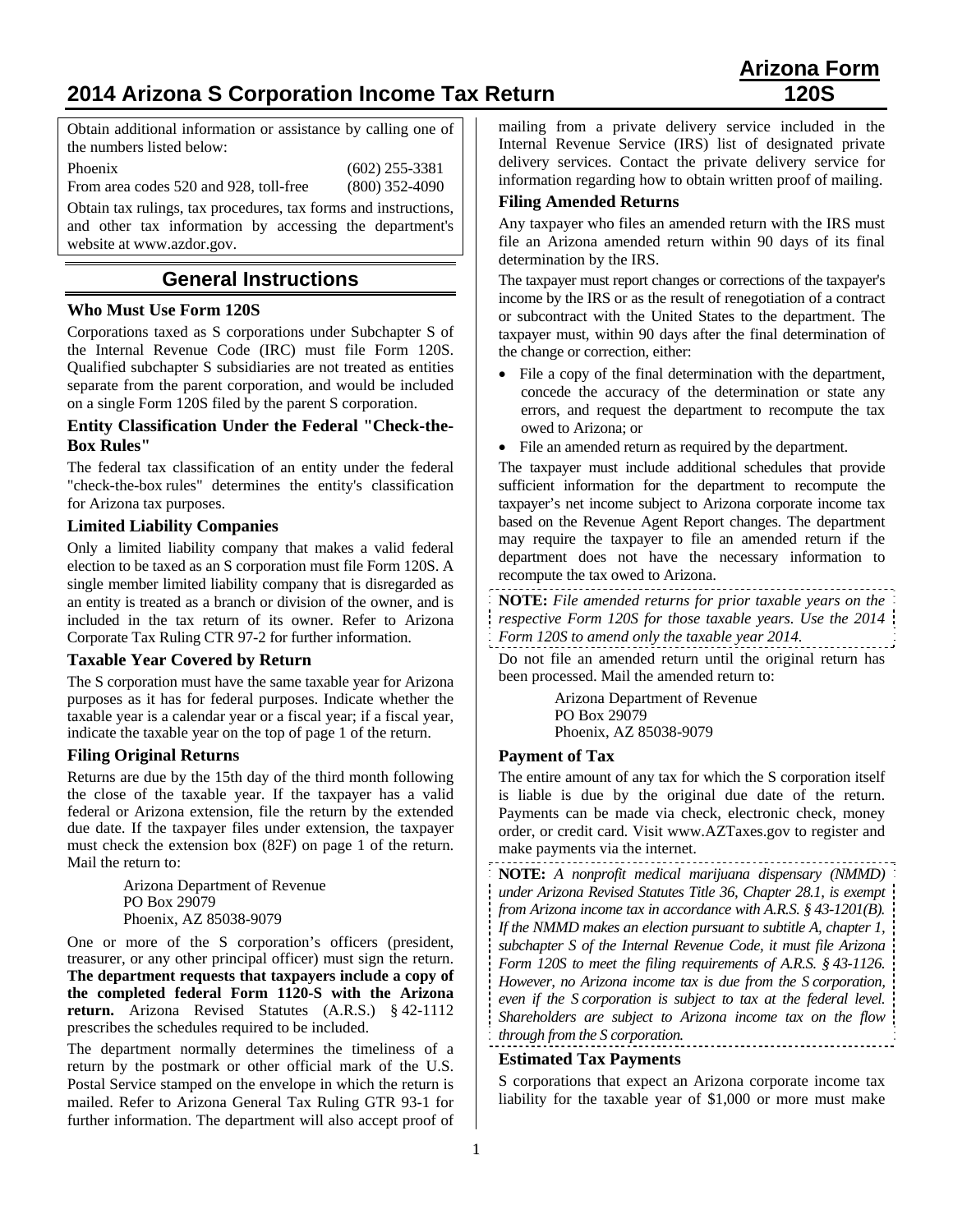Arizona estimated tax payments. Use Form 120ES, *Corporation Estimated Tax Payment*.

The Arizona estimated tax payment calculation should include any tax from the recapture of tax credits. This requirement applies whether or not the S corporation itself is subject to tax at the corporate level.

An S corporation that fails to make the required estimated tax payments is subject to a penalty on any estimated tax payment which is late or underpaid. For exceptions to the estimated tax requirements, see the instructions for Form 220, *Underpayment of Estimated Tax by Corporations*.

The Arizona required annual payment of corporate estimated tax for an S corporation is the **smaller** of:

- (a) Ninety percent of the taxpayer's Arizona tax liability for the current taxable year; OR
- (b) An amount equal to the sum of:
	- (i) Ninety percent of the portion of the current taxable year's Arizona tax liability that is attributable to built-in gains income or certain capital gains income; **plus**
	- (ii) One hundred percent of the portion of the prior taxable year's Arizona tax liability that is attributable to excess net passive income.

**NOTE:** *In order for the taxpayer to base its estimated tax payments on the tax liability described in (b) above, the taxpayer's return filed for the prior taxable year must have been for a period of twelve months.*

Taxpayers required to make Arizona corporate estimated tax payments should use the 2015 Form 120W, *Estimated Tax Worksheet for Corporations*, to compute the required installments.

#### **ESTIMATED TAX PAYMENTS BY ELECTRONIC FUNDS TRANSFER**

Taxpayers whose Arizona corporate income tax liability for the preceding taxable year was \$20,000 or more must make Arizona corporate estimated tax payments via electronic funds transfer. Taxpayers whose Arizona corporate income tax liability for the preceding taxable year was less than \$20,000 may elect voluntary participation in the electronic funds transfer program. If a taxpayer makes its estimated tax payments by electronic funds transfer (EFT), the taxpayer should not submit Form 120ES to the department. Taxpayers who make estimated tax payments via electronic funds transfer must complete the department's electronic funds transfer authorization agreement at least 30 days prior to initiation of the first applicable transaction.

Refer to A.R.S. § 42-1129 and the related Arizona Administrative Code rules (A.A.C. R15-10-301 through R15-10-307) for detailed information.

**NOTE:** *Taxpayers required to make corporate estimated payments via EFT that fail to do so are subject to a penalty of 5% of the amount of the payment not made by EFT. See A.R.S. § 42-1125(O).* 

#### **ESTIMATED TAX PAYMENTS VIA THE INTERNET**

Taxpayers must be licensed by the department before they can register to pay taxes online. Visit www.AZTax.gov to register and make estimated tax payments over the internet. If a taxpayer makes its estimated tax payments over the internet, the taxpayer should not submit Form 120ES to the department.

#### Electronic payment from checking or savings account

Estimated tax payments can be made electronically from a checking or savings account. Visit www.AZTax.gov and choose the e-check option. There is no fee to use this method. This payment method will debit the amount from the specified checking or savings account on the date specified. If an electronic payment is made from a checking or savings account, a confirmation number will be generated. Please keep this confirmation number as proof of payment.

#### Credit card payment

Estimated tax payments can be made via American Express, Discover, MasterCard or VISA credit cards. Visit www.AZTax.gov and choose the credit card option. This will take you to the website of the credit card payment service provider. The service provider will charge a convenience fee based on the amount of the tax payment. The service provider will disclose the amount of the convenience fee during the transaction and the option to continue or cancel the transaction will be presented. If you accept the convenience fee and complete the credit card transaction, a confirmation number will be generated. Please keep this confirmation number as proof of payment.

#### **Extension of Time to File a Return**

The S corporation can apply for an Arizona extension by filing a completed Form 120EXT by the original due date of the return. The S corporation can use a valid federal extension rather than applying for an Arizona extension. Form 120EXT must be used to transmit extension payments via check or money order, whether the S corporation uses a valid federal extension or requests an Arizona extension. Taxpayers that make extension payments over the internet need not file Form 120EXT, unless an Arizona extension is being requested. The S corporation must pay at least 90% of the tax liability (including the \$50 minimum tax) by the original due date of the return.

The department grants an Arizona extension for a period of six months. Arizona law provides that six months is the maximum extension of time to file that the department may grant. However, Arizona law provides that the department may accept the federal extension for the same period of time as covered by the federal extension.

Either the Arizona or federal extension provide an extension of time to file, but do not provide an extension of time to pay.

#### **Penalties and Interest**

**A. Late Filing Penalty.** A return filed after the original due date is subject to the late filing penalty unless the S corporation has a valid federal or Arizona extension. A return filed after its extended due date is also subject to the late filing penalty. The late filing penalty is 4.5% (.045) of the amount of tax required to be shown on the return. "Amount of tax required to be shown on the return" is the amount of tax imposed less the amount of any part of the tax paid on or before the beginning of the month and the amount of any credit against the tax which may be claimed on the return. The penalty period is each month or fraction of a month between the due date of the return and the date the S corporation filed the return. The maximum penalty is 25**%** of the tax found to be remaining due.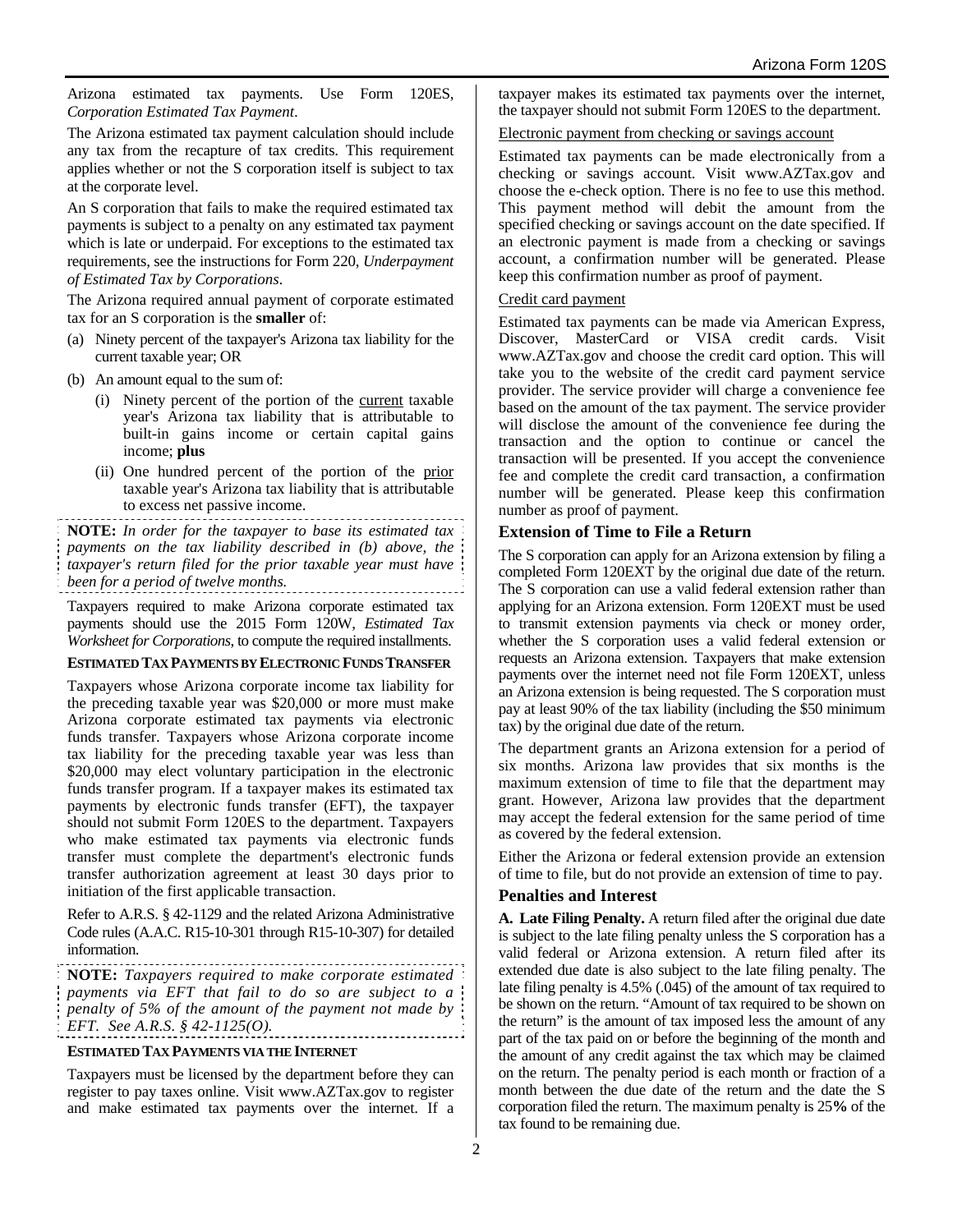**B. Extension Underpayment Penalty.** The department imposes the extension underpayment penalty on any late or underpaid extension payments. The extension underpayment penalty is 0.5% (.005) of the tax not paid. The penalty period is each 30 day period or fraction thereof between the original due date of the return and the date the S corporation paid the tax. The maximum penalty is 25**%** of the unpaid tax. Taxpayers subject to the extension underpayment penalty are not subject to the late payment penalty prescribed under A.R.S. § 42-1125(D).

**C. Late Payment Penalty.** The department imposes the late payment penalty on any amount shown as tax on a return that is not paid by the date prescribed for its payment. "Amount of tax shown on the return" is the amount of tax imposed shown on the return less the amount of any part of the tax paid on or before the beginning of the month and the amount of any credit against the tax which may be claimed on the return. The late payment penalty is 0.5% (.005) of the unpaid tax for each month or fraction of a month that the tax remains unpaid, not to exceed 10% of the unpaid tax.

**NOTE:** *If more than one of the penalties described in A, B, or C apply, the maximum combined penalty is 25%.*

Refer to Arizona Corporate Income Tax Ruling CTR 09-1 regarding the application of penalties to returns filed under extension.

**D. Information Return Penalty.** This form is an information return when no tax liability is due. The penalty for failing to file, filing late (including extensions) or filing an incomplete information return is \$100 for each month, or fraction of a month, that the failure continues, up to a maximum penalty of \$500.

**E. Interest.** The department assesses interest on any portion of the tax, whether determined by the department or the taxpayer, not paid by the date prescribed for its payment. The department applies interest, compounded annually, in the same manner and at the same time as prescribed by IRC § 6621, except that the Arizona rate of interest for both underpayments and overpayments *for all taxpayers* is the federal underpayment rate under IRC  $§ 6621(a)(2)$ . On January 1 of each year, the department adds any interest outstanding as of that date to the principal amount of the tax. It is then a part of the principal amount of the tax and accrues interest until paid.

**F. Underpayment of Estimated Tax Penalty.** The department imposes the underpayment of estimated tax penalty on any late payment or underpayment of a required installment of estimated tax. Refer to Form 220 for further details. The penalty imposed is the penalty prescribed by A.R.S. § 43-582, for the applicable period.

## **Furnishing Data**

**The department requests that S corporations include a copy of the federal return (along with all schedules and attachments) with the Arizona return.** A.R.S. § 42-1112 prescribes the schedules required to be included.

Do not send in a blank Arizona return with a copy of the federal return; the return will not process accurately. The taxpayer must furnish complete data. Answer all questions on the return. Complete all applicable schedules and include all appropriate supplementary schedules.

## **Records**

Every S corporation should maintain books and records substantiating information reported on the return and keep these documents for inspection. Refer to Arizona General Tax Ruling GTR 96-1 for more information about record retention requirements.

## **IRC § 7519 Required Payments**

Taxpayers cannot deduct the federal required payments on their Arizona tax returns as an ordinary and necessary business expense or otherwise.

## **Rounding Dollar Amounts**

Taxpayers must round amounts to the nearest whole dollar. If 50 cents or more, round up to the next dollar. If less than 50 cents, round down.

# **Specific Instructions**

Type or print the required information in the name, address, and information boxes on the top of page 1.

Indicate whether the taxable year is a calendar year or a fiscal year; if a fiscal year, indicate the taxable year on the top of the return. Indicate whether this return is an original or an amended return.

Enter the S corporation's employer identification number (EIN). Subsidiaries would enter the parent S corporation's TIN.

All returns, statements, and other documents filed with the department require a taxpayer identification number (TIN). Taxpayers and paid preparers that fail to include their TIN may be subject to a penalty. Paid tax return preparers must include their TIN where requested. The TIN for a paid tax return preparer is the individual's social security number or the employer identification number of their business.

If the taxpayer has a foreign address, enter the information in the following order: city, province or state, and country. Follow the country's practice for entering the postal code. **Do not abbreviate the country's name**.

**Line A:** (Multistate S corporations only) check one box to indicate the apportionment formula used by the taxpayer. Air carriers must check the air carrier box and complete Schedule ACA. All non-air carrier taxpayers may choose between the standard apportionment formula or the enhanced apportionment formula, and complete Schedule A. See pages 8 through 10 of these instructions for more information.

Line B: For taxable years beginning from and after December 31, 2013, a multistate service provider may elect to treat sales from services as being in Arizona based on a combination of income producing activity sales and market sales prescribed under A.R.S. § 43-1147(B). Taxpayers who want to make the election should check the applicable boxes on line B and include the completed Schedule MSP with the tax return. See the specific instructions for the apportionment formula on page 8 of these instructions. Also refer to A.R.S. § 43-1147 and Schedule MSP instructions for more information.

Line H: Enter the total number of entity shareholders (exempt organizations, trusts, estates).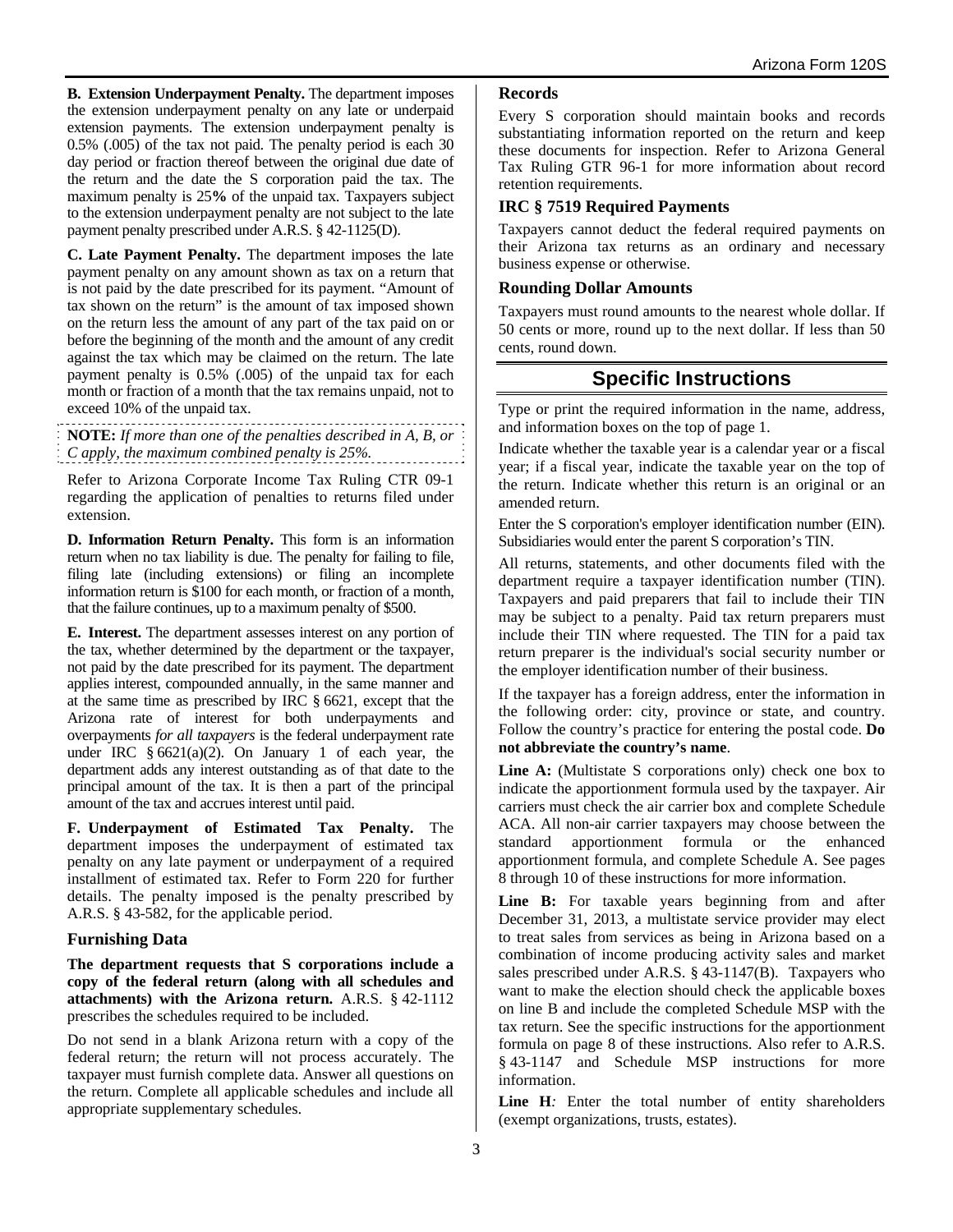**NOTE:** *The total of the amounts entered for information questions E, F, and G should equal the total number of shareholders. Use Schedule K-1 for resident or part-year resident individual shareholders, resident estate shareholders, and resident trust shareholders. Use Schedule K-1(NR) for all other shareholders.*

### **Nonprofit Medical Marijuana Dispensary**

Only a nonprofit medical marijuana dispensary (NMMD) under Arizona Revised Statutes Title 36, Chapter 28.1, should fill out line I. All other taxpayers should go to line 1.

**Line I**: Check the box to indicate that the S corporation is a nonprofit medical marijuana dispensary and enter the registry identification number issued by the Arizona Department of Health Services. **Be sure to include a copy of the dispensary's federal return.**

#### **Line 1 - Total Distributive Income (Loss)**

Enter the net total of the pro rata share items of nonseparately computed income (loss) and separately stated income (loss) and deductions (from federal Form 1120-S, Schedule K).

**NOTE for NMMDs:** *A nonprofit medical marijuana dispensary should skip lines 2 through 25. Only fill out line 26 (Information Return Penalty), if applicable. Complete Schedule A (if a multistate NMMD) and Schedule B. Also include Schedule C, as directed on page 3 of Form 120S.*

### **Income Subject to Federal and Arizona Corporate Income Taxes**

#### **Lines 2 through 4 - Excess Net Passive Income and Capital Gains/Built-in Gains**

Was the S corporation subject to the FEDERAL excess net passive income tax, capital gains tax, or built-in gains tax on its federal Form 1120-S? If so, the S corporation is subject to Arizona corporate income tax on this income.

Enter the amount of income which was subject to the federal excess net passive or capital/built-in gains income tax from the federal worksheet included in the instructions for Form 1120-S. (Refer to the instructions for the computation of these taxes in the federal Form 1120-S.)

#### **Lines 5 through 10 - Apportionment Computation (Multistate S Corporations Only)**

An S corporation that has income from business activity taxable in more than one state is a multistate S corporation. An S corporation that has income from business activity that is taxable entirely within Arizona is a wholly Arizona S corporation. Wholly Arizona S corporations should skip lines 5 through 10 and go directly to line 11.

Any S corporation that has income from business activity that is taxable both within and without Arizona must allocate and apportion its net income according to the Uniform Division of Income for Tax Purposes Act (UDITPA), A.R.S. §§ 43-1131 through 43-1150. The instructions for Schedules ACA and A have more detailed information regarding apportionment of income. Carry out the decimal on line 7 to six places.

#### **Line 5 - Nonapportionable or Allocable Income (Multistate S Corporations Only)**

Nonbusiness income is nonapportionable and specifically allocable to a particular state. "Business income" means income arising from transactions and activity in the regular course of the taxpayer's trade or business, and includes income from tangible and intangible property if the acquisition, management, and disposition of the property constitute integral parts of the taxpayer's regular trade or business operations. (A.R.S. § 43-1131(1)).

"Nonbusiness income" means all income other than business income. (A.R.S. § 43-1131(4)). Refer to A.R.S. §§ 43-1134 through 43-1138 for the methods of allocating certain types of nonbusiness income.

Enter the total amount of all income (loss) which is nonapportionable or specifically allocable to Arizona. Include a schedule that details the amount of nonapportionable income subtracted on page 1, line 5.

#### **Line 7 - Arizona Apportionment Ratio (Multistate S Corporations Only)**

Compute the apportionment factors according to the instructions for Schedule ACA or A. Enter on page 1, line 7, the average apportionment ratio from Schedule ACA, line 3, or from Schedule A, line A5, column C.

#### **Line 9 - Other Income Allocated to Arizona (Multistate S Corporations Only)**

Enter the total amount of all income (loss) that is specifically allocable to Arizona. DO NOT include the amount of any nonbusiness income which is allocable to another state on this line. Include a schedule that details the amount of income that is allocable to Arizona.

## **Arizona Tax Liability Computation**

Is the S corporation subject to federal and Arizona corporate income tax? If so, the S corporation must complete lines 2 through 25. Is the S corporation subject to Arizona corporate income tax from the recapture of the Arizona credits for environmental technology facilities, healthy forest enterprises, renewable energy industry or qualified facilities? If so, the S corporation must complete lines 13 through 25, even if not required to complete lines 2 through 12.

#### **Line 12 - Arizona Tax**

The S corporation is subject to the tax computed on line 12 only if it has income subject to tax at the corporate level on the federal Form 1120-S, even if line 11 is zero or a negative amount. Pursuant to A.R.S. § 43-1111, the amount of the tax is the greater of \$50 or 6.5% of the net income subject to Arizona corporate income tax (line 11).

## **Line 13 - Tax From Recapture of Tax Credits**

Enter the amount of tax due from the recapture of tax credits from Arizona Form 300, Part 2, line 31.

#### **Line 14 - Subtotal**

Add lines 12 and 13. This is the amount of tax to which the total amount of tax credits claimed by the taxpayer may be used.

#### **Line 15 - Nonrefundable Tax Credits**

Enter the allowable nonrefundable tax credit amount from Arizona Form 300, Part 2, line 56. This amount cannot be larger than the amount on line 14. Include the completed credit forms and Form 300 with the tax return.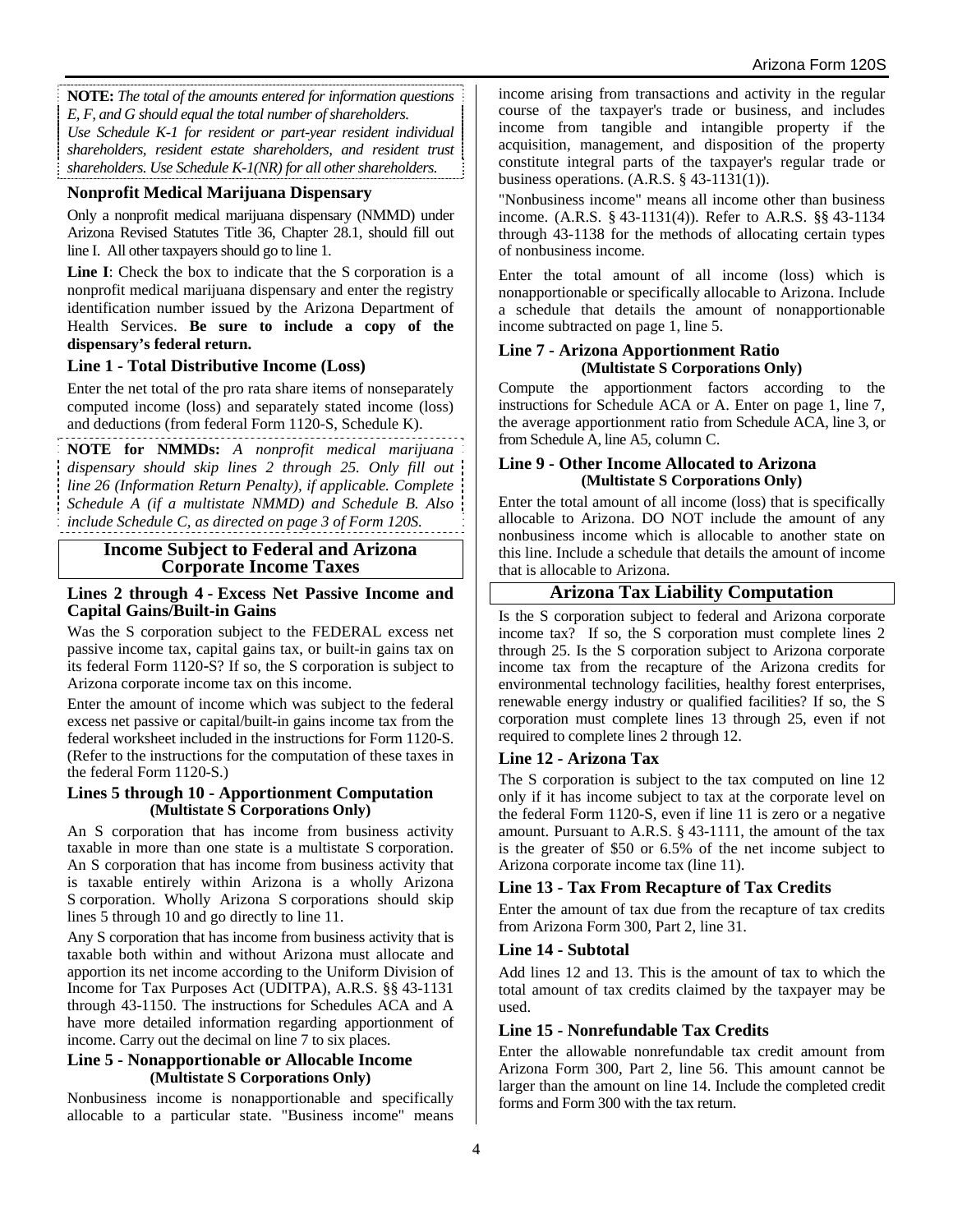- **Enterprise Zone Credit.** The enterprise zone credit has been repealed. The repeal did not affect carryforwards of properly established credits. Complete Form 304 to claim carryforwards established in prior years.
- **Environmental Technology Facility Credit.** This tax credit is for costs incurred in constructing a qualified environmental technology manufacturing, producing, or processing facility as described in A.R.S. § 41-1514.02. Complete Form 305 to claim this tax credit.
- **Military Reuse Zone Credit.** This tax credit is for net increases in employment of full-time employees working in a military reuse zone established under Arizona law. Complete Form 306 to claim this tax credit.
- **Credit for Increased Research Activities.** This tax credit is for taxpayers who incur qualified research expenses for research conducted in Arizona. A portion of the excess credit claimed for taxable years beginning from and after December 31, 2009, may be refundable with approval from the Arizona Commerce Authority. Be sure to include only the nonrefundable portion on line 15. Complete Form 308 to claim this tax credit.
- **Pollution Control Credit.** This tax credit is for expenses incurred during the taxable year to purchase real or personal property used in the taxpayer's trade or business in Arizona to control or prevent pollution. Complete Form 315 to claim this tax credit.
- **Credit for Taxes Paid for Coal Consumed in Generating Electrical Power.** This tax credit is for a percentage of the amount paid by the seller or purchaser as transaction privilege tax or use tax for coal sold to the taxpayer that is consumed in the generation of electrical power in Arizona. Complete Form 318 to claim this tax credit.
- **Credit for Solar Hot Water Heater Plumbing Stub Outs and Electric Vehicle Recharge Outlets.** This tax credit is for the installation of solar hot water heater plumbing stub outs and electric vehicle recharge outlets in houses or dwelling units constructed by the taxpayer. The houses or dwelling units must be located in Arizona. Complete Form 319 to claim this tax credit.
- **Credit for Employment of TANF Recipients.** This tax credit is for net increases in qualified employment for recipients of temporary assistance for needy families (TANF) who are residents of Arizona. Complete Form 320 to claim this tax credit.
- **Agricultural Pollution Control Equipment Credit.** This tax credit is for expenses incurred during the taxable year to purchase tangible personal property that is primarily used in the taxpayer's business in Arizona to control or prevent agricultural pollution. Complete Form 325 to claim this tax credit.
- **Credit for Donation of School Site.** This tax credit is for the donation of real property and improvements to an Arizona school district or Arizona charter school for use as a school or as a site for the construction of a school. Complete Form 331 to claim this tax credit.
- **Credits for Healthy Forest Enterprises.** These tax credits are for net increases in qualified employment

positions in a healthy forest enterprise and net training and certifying costs. Use Form 332 to claim these tax credits.

- **Credit for Employing National Guard Members.**  This tax credit is for an employer who has an employee that is a member of the Arizona National Guard and the employee was placed on active duty. Use Form 333 to claim this tax credit.
- **Motion Picture Credits.** Motion picture production companies that produced motion pictures, commercials, music videos, or television series completely or partially in Arizona may claim a transferable income tax credit for production costs. To qualify, productions must have been preapproved by the Arizona Commerce Authority by December 31, 2010. Use Form 334 to claim this tax credit.
- **Credit for Corporate Contributions to School Tuition Organizations.** This credit is for corporations who make contributions to school tuition organizations which provide scholarships and tuition grants to children attending qualified nongovernmental schools. Use Form 335 to claim this tax credit.
- **Credit for Solar Energy Devices Commercial and Industrial Applications.** This credit is available to taxpayers that install solar energy devices for commercial, industrial, or any other nonresidential purpose in the taxpayer's trade or business located in Arizona. The taxpayer or an exempt organization may transfer the credit to a third party that either financed, installed, or manufactured the qualifying solar energy device. Use Form 336 to figure this tax credit.
- **Credit for Water Conservation System Stub Outs.** The credit for water conservation system plumbing stub outs has expired. This credit may not be claimed for taxable years ending after December 31, 2011. However, any credit carryover established in calendar year 2011 and prior will be allowed for not more than five consecutive taxable years. Use Form 337 to figure any allowable credit carryover.
- **Credit for Corporate Contributions to School Tuition Organizations for Displaced Students or Students with Disabilities.** This tax credit is for corporations who make contributions to school tuition organizations that provide scholarships and tuition grants to qualifying children attending qualified nongovernmental schools. Use Form 341 to claim this tax credit.
- **Renewable Energy Production Tax Credit.** This tax credit is for taxpayers that produce electricity using qualified energy resources. Approval by the Arizona Department of Revenue is required prior to claiming this tax credit. Use Form 343 to claim this tax credit.
- **Solar Liquid Fuel Credit.** This tax credit is for taxpayers that increase research activities related to solar liquid fuel. Additional credits will become available in 2016 for production and delivery system costs. Use Form 344 to claim this tax credit.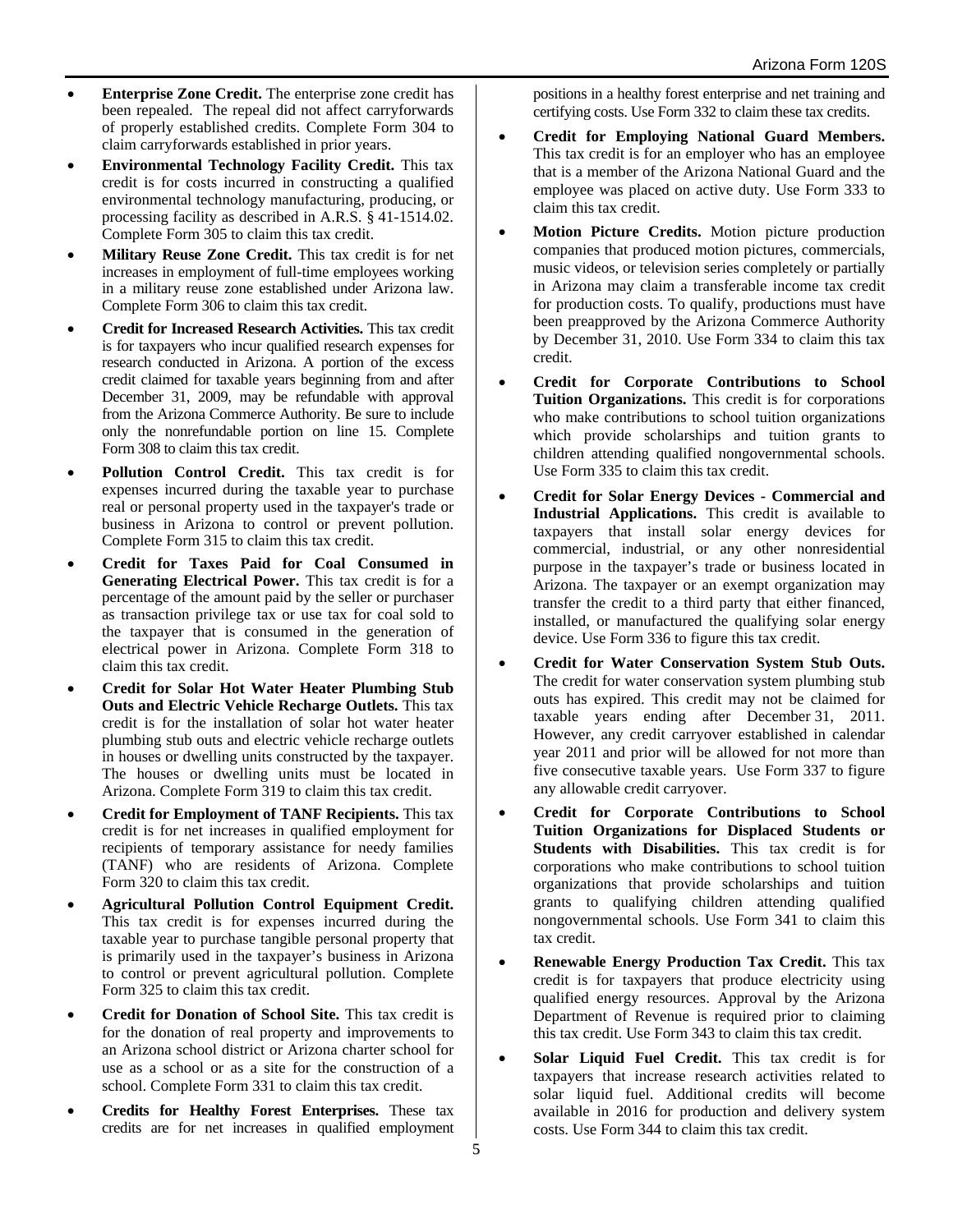- **Credit for New Employment.** This tax credit is for taxpayers that have net increases in employment. The credit limit is administered by the Arizona Commerce Authority. Use Form 345 to claim this tax credit.
- **Additional Credit for Increased Research Activities for Basic Research Payments.** This tax credit is for taxpayers that make qualified basic research payments for research conducted in Arizona. Approval by the Arizona Department of Revenue is required prior to claiming this tax credit. Use Form 346 to claim this tax credit.
- **Credit for Qualified Health Insurance Plans.** This tax credit is for employers that provide qualified health insurance plans or contribute to health savings accounts for its employees who are Arizona residents. Use Form 347 to claim this tax credit.
- **Credit for Renewable Energy Investment and Production for Self-Consumption by Manufacturers.** This tax credit is for investment in new renewable energy facilities that produce energy for selfconsumption using renewable energy resources if the power will be used primarily for manufacturing. Use Form 351 to claim this tax credit.

Complete the appropriate credit form for each tax credit. Include the completed credit form and Form 300 with the tax return.

*Amended Returns:* Include the completed credit form(s) and Arizona Form 300 with the amended Form 120S, whether or not the amount claimed on line 15 has changed.

## **Line 16 - Credit Type**

Indicate which nonrefundable tax credits were used on line 15 by entering the applicable form number(s) in the space provided.

| Nonrefundable Income Tax Credit                                                                                                      |     |  |  |  |
|--------------------------------------------------------------------------------------------------------------------------------------|-----|--|--|--|
| <b>Enterprise Zone Credit</b>                                                                                                        | 304 |  |  |  |
| <b>Environmental Technology Facility Credit</b>                                                                                      | 305 |  |  |  |
| Military Reuse Zone Credit                                                                                                           |     |  |  |  |
| Credit for Increased Research Activities                                                                                             | 308 |  |  |  |
| <b>Pollution Control Credit</b>                                                                                                      | 315 |  |  |  |
| Credit for Taxes Paid for Coal Consumed in Generating<br><b>Electrical Power</b>                                                     | 318 |  |  |  |
| Credit for Solar Hot Water Heater Plumbing Stub Outs<br>and Electric Vehicle Recharge Outlets                                        | 319 |  |  |  |
| Credit for Employment of TANF Recipients                                                                                             | 320 |  |  |  |
| Agricultural Pollution Control Equipment Credit                                                                                      | 325 |  |  |  |
| Credit for Donation of School Site                                                                                                   | 331 |  |  |  |
| <b>Credits for Healthy Forest Enterprises</b>                                                                                        | 332 |  |  |  |
| <b>Credit for Employing National Guard Members</b>                                                                                   | 333 |  |  |  |
| <b>Motion Picture Credits</b>                                                                                                        | 334 |  |  |  |
| Credit for Corporate Contributions to School Tuition<br>Organizations                                                                | 335 |  |  |  |
| Credit for Solar Energy Devices - Commercial and<br><b>Industrial Applications</b>                                                   | 336 |  |  |  |
| Credit for Water Conservation System Plumbing Stub Outs                                                                              | 337 |  |  |  |
| Credit for Corporate Contributions to School Tuition<br>Organizations for Displaced Students or Students With<br><b>Disabilities</b> | 341 |  |  |  |
| Renewable Energy Production Tax Credit                                                                                               | 343 |  |  |  |
| Solar Liquid Fuel Credit                                                                                                             | 344 |  |  |  |
| <b>Credit for New Employment</b>                                                                                                     | 345 |  |  |  |

| Nonrefundable Income Tax Credit                         |     |  |  |
|---------------------------------------------------------|-----|--|--|
| Additional Credit for Increased Research Activities for | 346 |  |  |
| <b>Basic Research Payments</b>                          |     |  |  |
| Credit for Qualified Health Insurance Plans             | 347 |  |  |
| Credit for Renewable Energy Investment and Production   | 351 |  |  |
| for Self-Consumption by Manufacturers                   |     |  |  |

## **Line 17 - Arizona Tax Liability**

Subtract line 15 from line 14. If line 15 is more than line 14, enter zero (0). Line 17 cannot be a negative amount.

## **Tax Payments and Refundable Credits**

## **Line 18 - Refundable Tax Credits**

Check the box(es) marked 308, 342 and/or 349 to indicate which of these tax credits the taxpayer is claiming. Enter the total amount of the credits claimed on line 18.

**Credit for Increased Research Activities.** A portion of this tax credit is refundable for qualified taxpayers. The refund is limited to 75% of the excess credit, which is the current year's credit less the current year's tax liability, not to exceed the amount approved by the Arizona Commerce Authority. Include a copy of your "Certificate of Qualification" from the Arizona Commerce Authority, Form 300 and Form 308 with your return. Enter the amount from Form 308, Part 6, line 46.

**Credit for Renewable Energy Industry.** This tax credit is for expanding or locating qualified renewable energy operations in Arizona and is refundable in five equal installments. Pre-approval and post-approval are required through the Arizona Commerce Authority. Include a copy of your "Certification of Qualification" from the Arizona Commerce Authority and Form 342 with your tax return to claim this credit. Enter the amount from Form 342, Part 6, line 18.

**Credit for Qualified Facilities.** This tax credit is for expanding or locating a qualified facility in Arizona and is refundable in five equal installments. Pre-approval and post-approval are required through the Arizona Commerce Authority. Include a copy of your "Certification of Qualification" from the Arizona Commerce Authority and Form 349 with your tax return to claim this credit. Enter the amount from Form 349, Part 6, line 18.

If you are claiming more than one of the refundable tax credits, check the appropriate boxes and add the amounts from the credit forms together and enter the total on line 18, or use the worksheet below to figure the amount to enter on line 18.

| <b>Refundable Credit Worksheet</b>                                                             |  |  |  |  |
|------------------------------------------------------------------------------------------------|--|--|--|--|
| 1. Enter the refundable credit from<br>Form 308, Part 6, line 46.                              |  |  |  |  |
| 2. Enter the apportioned credit from<br>Form 342, Part 6, line 18.                             |  |  |  |  |
| 3. Enter the apportioned credit from<br>Form 349, Part 6, line 18.                             |  |  |  |  |
| 4. Add the amounts on lines 1, 2,<br>and 3. Enter the total here and on<br>Form 120S, line 18. |  |  |  |  |

*Amended Returns:* Include the completed credit form(s) with the amended Form 120S, with Form 300, if applicable, whether or not the amount claimed on line 18 has changed.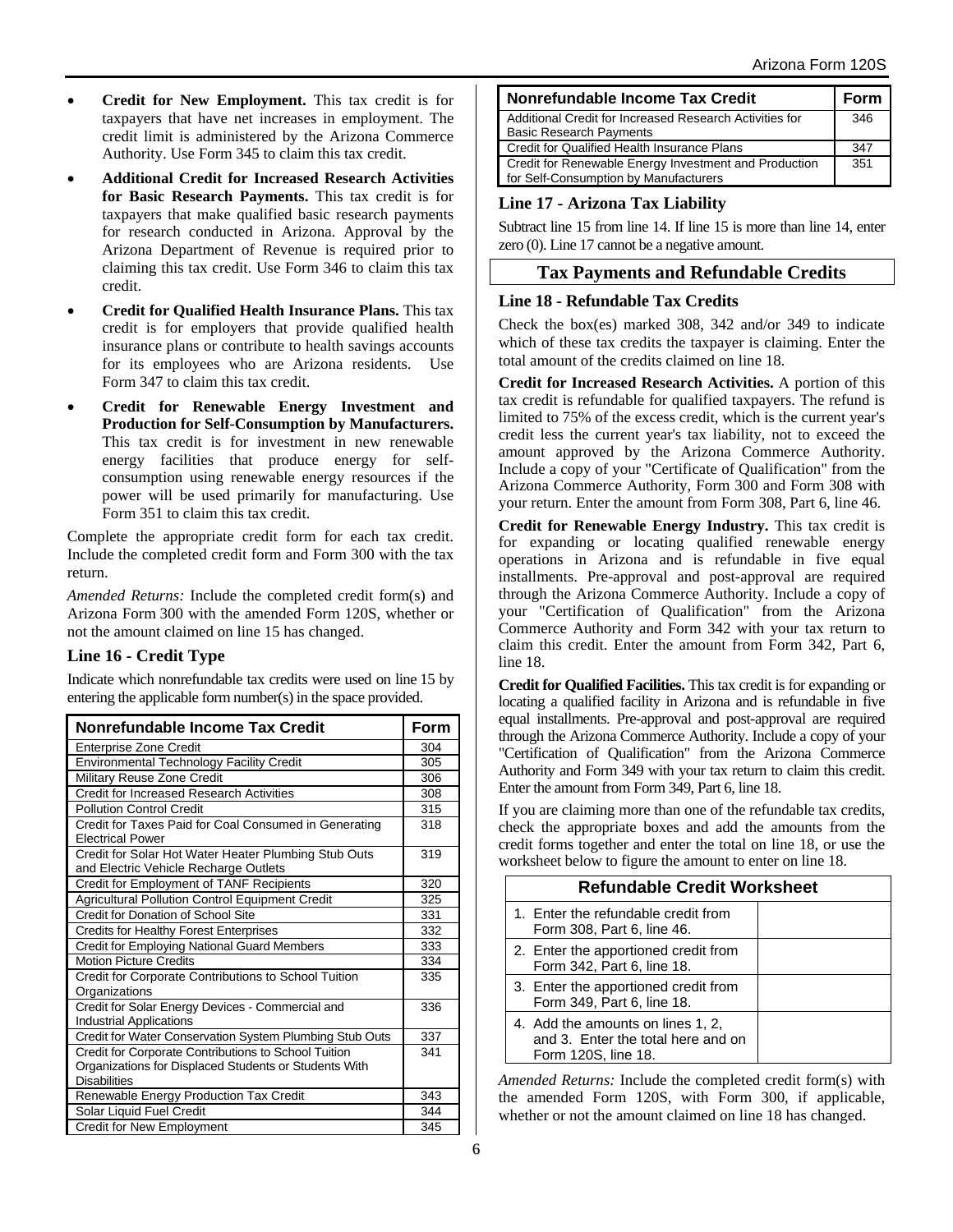## **Line 19 - Extension Payments**

*Original Returns:* Enter any payment made with the request for extension of time to file the income tax return or made online by the original due date.

*Amended Returns:* Enter any payment made with the request for an extension of time to file the original return or made online by the original due date. DO NOT include or enter the amount of any penalties or interest paid.

#### **Line 20 - Estimated Payments**

*Original Returns:* Enter the total amount paid by the S corporation for the taxable year. Include a schedule listing dates and payments made.

*Amended Returns:* Enter the total amount of estimated tax payments made by the S corporation for the taxable year. Do not include the amount of any penalties paid, or any reduction for the amount of an overpayment that was designated as an estimated tax payment for 2014 on a prior return.

## **Line 21 - Total Payments**

*Original Returns:* Add lines 18, 19 and 20. Enter the total. *Amended Returns*: Enter the total amount of tax payments made for the taxable year. Compute the total as follows:

- Add the amounts entered on lines 18, 19 and 20.
- Add the amount of a payment sent with the original return (if any);
- Add the amount of any payments made after the original return was filed; and
- Subtract the amount of any overpayment of tax (from the original return, line 23) and the total amount of any overpayments from an Arizona Department of Revenue correction notice, a prior amended return, or an audit.
- Do not include or enter the amount of any penalties or interest paid.

## **Computation of Total Due or Overpayment**

## **Line 22 - Balance of Tax Due**

If the amount on line 17 is **larger** than the amount on line 21, there is a balance of tax due. Subtract line 21 from line 17, and enter the difference. Skip line 23.

## **Line 23 - Overpayment of Tax**

If the amount on line 21 is **larger** than the amount on line 17, there is an overpayment of tax. Subtract line 17 from line 21, and enter the difference.

## **Line 24 - Penalty and Interest**

Calculate any penalty and interest due as a result of late filing or late payment of tax. Calculate interest on the amount shown on line 22 at the prevailing rate. The interest period is from the original due date of the return to the payment date. See the "Penalties and Interest" section beginning on page 2 of these instructions. Do not include or enter the amount from Form 220. Do not include or enter the amount of the information return penalty for late or incomplete filing on this line.

## **Line 25 - Estimated Tax Underpayment Penalty**

*Original returns:* The S corporation DOES NOT HAVE TO COMPLETE Form 220, *Underpayment of Estimated Tax by*  *Corporations*, if the S corporation made estimated tax payments equal to 90% of the current taxable year's tax liability, and paid in four equal installments. The department will compute the underpayment of estimated tax penalty based on this method and notify the S corporation of any amount due. If the S corporation elects to have the department compute the penalty, do not check box **25A** or enter an amount on line 25.

The S corporation MUST COMPLETE Form 220, even though no penalty is due, if it made its estimated tax payments based on any of the following methods:

- The annualized income installment method;
- The adjusted seasonal installment method; or
- An amount, paid in four equal installments, that is equal to the sum of:

Ninety percent of the portion of the current taxable year's Arizona tax liability that is attributable to built-in gains income or certain capital gains income; **plus**

One hundred percent of the portion of the prior taxable year's Arizona tax liability that is attributable to excess net passive income.

Enter the total penalty from Form 220, Part C, line 37. Include the completed Form 220 with the return **and** check box **25A**.

*Amended returns:* Do not recompute the estimated tax underpayment penalty. Enter the amount from line 25 of the original return or the amount from an Arizona Department of Revenue correction notice.

## **Line 26 - Information Return Penalty**

*Original Returns:* If no tax liability is due, and this return is filed late (including extension) or incomplete, enter the amount of the information return penalty on this line. The information return penalty is \$100 for each month, or fraction of a month, that the failure continues, up to a maximum penalty of \$500.

*Amended Returns:* Do not recompute the information return penalty. Enter the amount from line 26 of the original return or the amount from an Arizona Department of Revenue correction notice.

## **Line 27 - Total Due**

If the taxpayer had a balance of tax due on line 22, add line 22, line 24 and line 25. Enter the total on line 27. S corporations that do not have a tax liability, enter the amount from line 26. This is the total amount due. Payments can be made via check, electronic check, money order, or credit card.

#### **Check or Money Order**

Make checks payable to Arizona Department of Revenue. Include the taxpayer's EIN on the front of the check or money order. Include the check or money order with the return.

#### **Internet Payments**

Corporate taxpayers must be licensed by the department before they can register to pay taxes online. Visit www.AZTax.gov to register and make payments over the internet.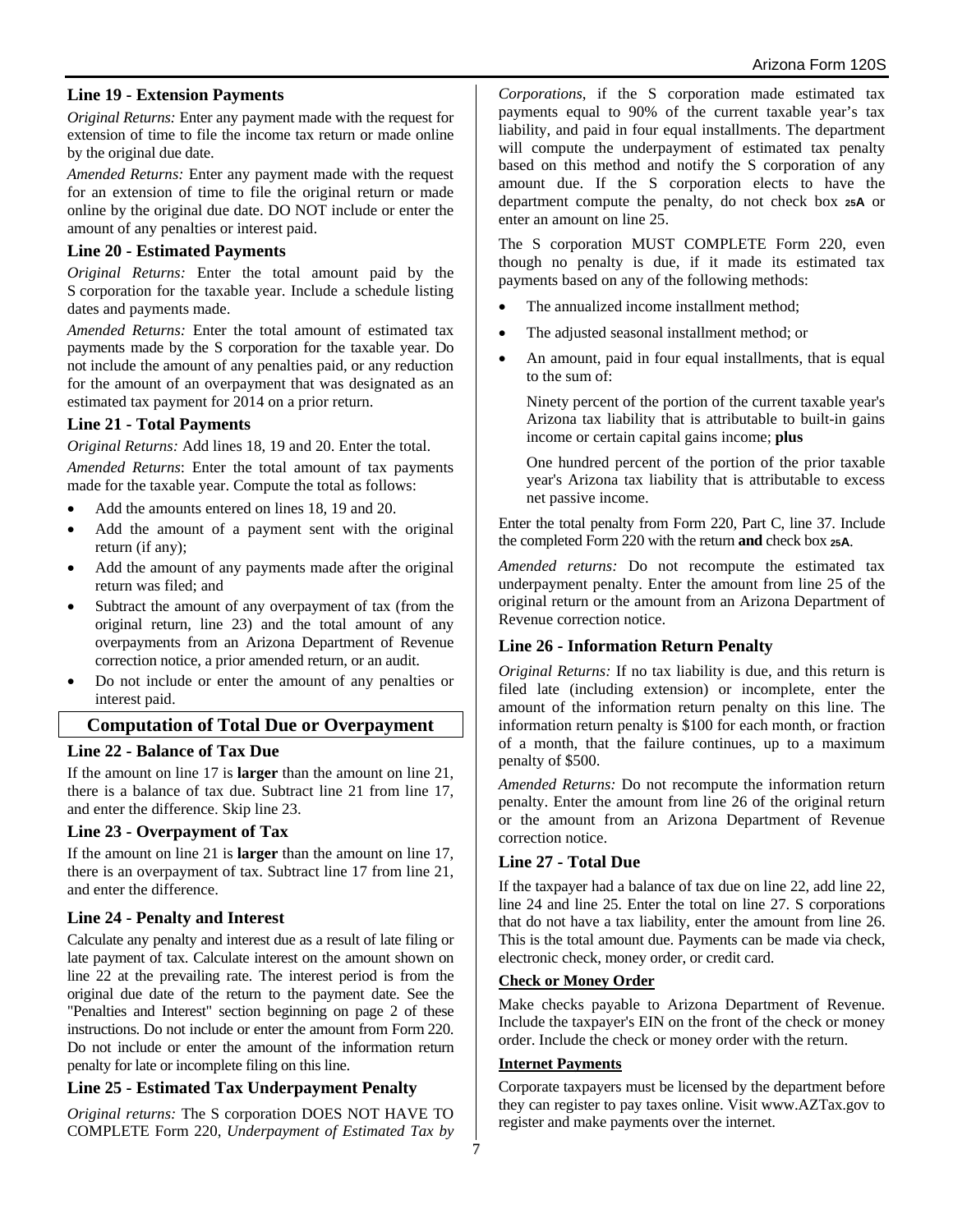#### Electronic payment from checking or savings account

Payments can be made electronically from a checking or savings account. Visit www.AZTax.gov and choose the e-check option. There is no fee to use this method. This payment method will debit the amount from the specified checking or savings account on the date specified. If an electronic payment is made from a checking or savings account, a confirmation number will be generated. Please keep this confirmation number as proof of payment.

#### Credit card payment

Payments can be made via American Express, Discover, MasterCard or VISA credit cards. Visit www.AZTax.gov and choose the credit card option. This will take you to the website of the credit card payment service provider. The service provider will charge a convenience fee based on the amount of the tax payment. The service provider will disclose the amount of the convenience fee during the transaction and the option to continue or cancel the transaction will be presented. If you accept the convenience fee and complete the credit card transaction, a confirmation number will be generated. Please keep this confirmation number as proof of payment.

## **Line 28 - Overpayment**

If the taxpayer had an overpayment of tax on line 23, subtract the total of line 24 and line 25 from line 23. Enter a positive difference on line 28. This is the total overpayment. If the difference is negative, enter the difference as a positive number on line 27.

## **Line 29 - Overpayment Applied to Estimated Tax**

*Original Returns:* The taxpayer may apply part or all of an overpayment reported on line 28 as a 2015 estimated tax payment. Enter the applicable amount on line 29.

*Amended Returns:* The taxpayer may apply part or all of an overpayment reported on line 28 as a 2015 estimated tax payment, if this amended return is filed during the taxpayer's taxable year 2015. Enter the applicable amount on line 29.

## **Line 30 - Refund**

Subtract line 29 from line 28. Enter the difference. This is the net refund amount.

## **Schedule ACA - Air Carrier Apportionment Formula (Multistate S Corporation Air Carriers Only)**

A.R.S. §§ 43-1131 through 43-1150 govern the apportionment of income. An S corporation that engages in activities both within and without Arizona must apportion its business income.

A.R.S. § 43-1139(B) requires a taxpayer that is a qualifying air carrier to use revenue miles to apportion its business income to Arizona. The taxpayer must be engaged in air commerce. "Air commerce" means transporting persons or property for hire by aircraft in interstate, intrastate or international transportation. The taxpayer must complete Schedule ACA. Schedule ACA is available on the department's website. Check the box on line A on page 1. Do not complete Schedule A.

### **Schedule A - Apportionment Formula (Non-Air Carrier Multistate S Corporations Only)**

A.R.S. §§ 43-1131 through 43-1150 govern the apportionment of income. An S corporation that engages in activities both within and without Arizona must apportion its business income. The S corporation (other than a multistate air carrier) must base the apportionment on property, payroll, and sales in Arizona as compared with everywhere. "Everywhere" means the property, payroll, and sales factors related to the whole unitary business.

Non-air carrier multistate S corporations must choose one of two apportionment formulae for calculating the apportionment ratio. Non-air carrier multistate S corporations may elect the enhanced apportionment formula. The standard apportionment formula must be used by non-air carrier multistate S corporations not electing to use the enhanced apportionment formula.

The numerator of the fraction of the standard apportionment formula is the property factor plus the payroll factor plus two times the sales factor. The denominator of the fraction is four. For tax years beginning from and after December 31, 2013, the numerator of the fraction of the enhanced apportionment formula is 7.5 times the property factor plus 7.5 times the payroll factor plus 85 times the sales factor. The denominator of the fraction is 100.

Taxpayers using any of the aforementioned apportionment methods shall complete lines 5 through 10 on page 1.

**NOTE:** *When computing the factors of the apportionment ratio, round amounts to the nearest whole dollar. If 50 cents or more, round up to the next dollar. If less than 50 cents, round down.*

## **Option 1: Standard Apportionment Formula**

Check the box on line A on page 1of the return to indicate that the standard apportionment formula will be used to calculate the apportionment ratio on the S corporation's return. The numerator of the fraction of the standard apportionment formula is the property factor plus the payroll factor plus two times the sales factor. The denominator of the fraction is four. Use the number located on the left-hand side of line A3e, column A, to double-weight the sales factor.

## **Line A1 - Property Factor**

The value of tangible personal property and real property owned by the taxpayer is its original cost. The taxpayer normally determines the average value of its owned property by averaging the values at the beginning and ending of the tax period.

The value of tangible personal property and real property rented by the taxpayer is eight times its net annual rental rate, less the aggregate annual subrental rates paid by subtenants of the taxpayer.

Report real property situated and tangible personal property permanently located in Arizona, if connected with the business, as property within Arizona. Allocate the value of mobile property to Arizona based on the total time that the property was within Arizona.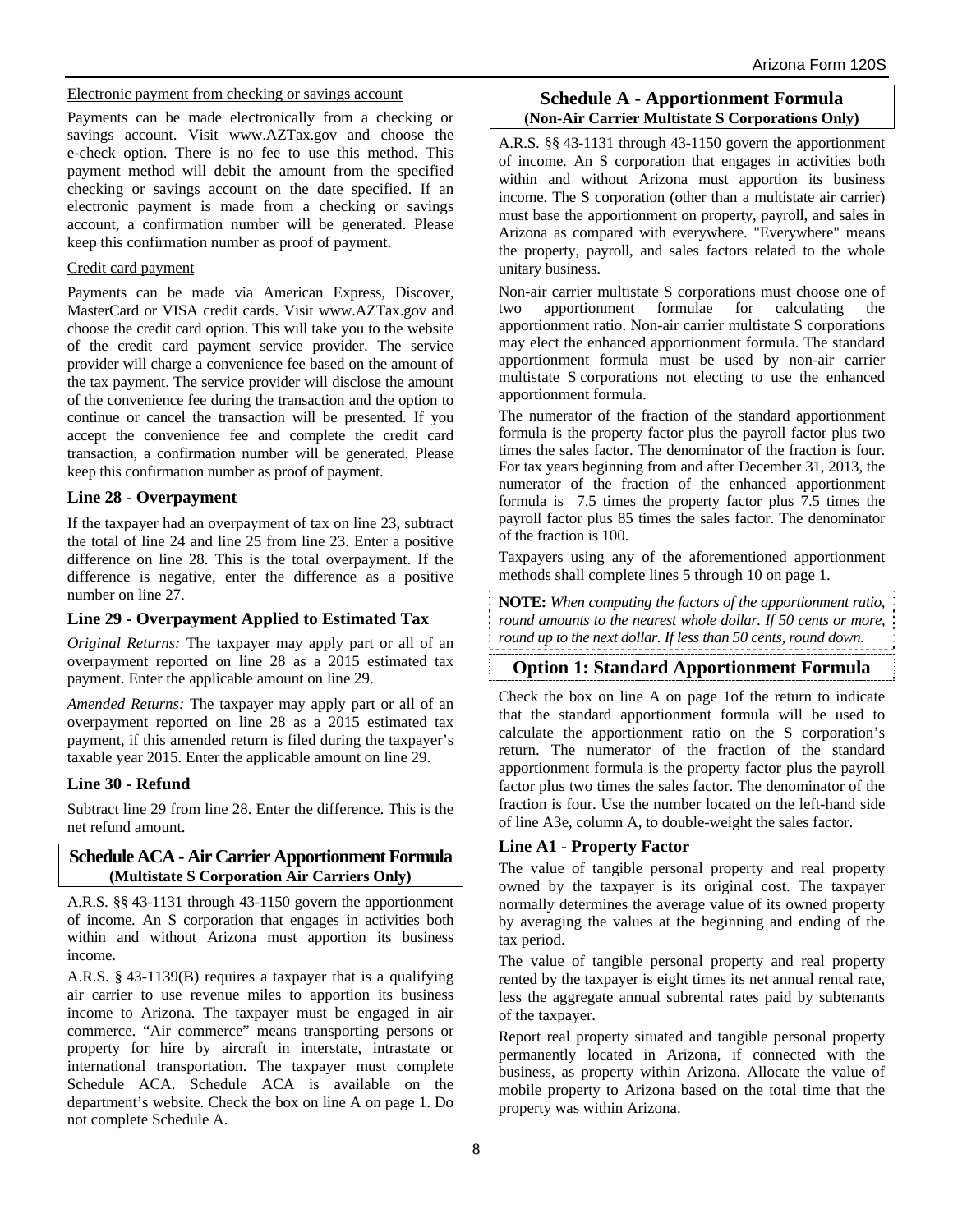Compute the property factor on line A1e by dividing column A by column B, and entering the resulting ratio in column C. Express the ratio as a decimal carried out to six places. The property factor on line A1e, column C, will never exceed 100%.

### **Line A2 - Payroll Factor**

Report salaries, wages, or other compensation of officers, employees, etc. as within Arizona, if performance of the services occurs here. This rule applies regardless of where payment is made or control exercised. This rule also applies regardless of whether the performance of the services is partly or wholly in connection with the apportionable business carried on outside the state or in interstate or foreign commerce.

Allocate the compensation of officers and employees who perform services partly within and partly without Arizona to this state when:

- The services performed outside of Arizona are incidental to the employee's service within Arizona; or
- The employee's base of operation is in Arizona; or
- The employee has no base of operation in any state, but the direction or control of the employee is from Arizona; or
- The employee has no base of operation in any state and there is no direction or control from a state in which the employee performs some part of his services, but the employee's residence is in Arizona.

Compute the payroll factor on line A2c by dividing column A by column B and entering the resulting ratio in column C. Express the ratio as a decimal carried out to six places. The payroll factor on line A2c, column C, will never exceed 100%.

#### **Line A3 - Sales Factor**

The term "sales" includes all gross receipts from transactions and activities in the course of the regular trade or business that produce income.

Determine sales within Arizona on a destination sales basis.

**NEW**: Line A3b is only for the multistate service providers who want to make the election under A.R.S. § 43-1147(B). Enter on line A3b, column A, the Arizona sales from services from the Schedule MSP, line B5.

For taxable years beginning from and after December 31, 2013, a multistate service provider may elect to treat sales from services as being in Arizona based on a combination of income producing activity sales and market sales prescribed under A.R.S. § 43-1147(B). Taxpayers who want to make the election should check the applicable boxes on line B on page 1 of the return and include the completed Schedule MSP with the tax return. See A.R.S. § 43-1147 and Schedule MSP instructions for more information.

Taxpayers who are not qualified for the election should include sales from services on line A3c and should not complete Schedule MSP.

Compute the sales factor by multiplying the amount entered on line A3d, column A, of Schedule A (total Arizona sales) by two (double weighted sales factor) on line A3e, column A. Enter the result on line A3f, column A. Do not double the amount on line A3d, column B, when carrying it down to line A3f, column B, of Schedule A (everywhere sales of the S corporation).

The sales factor on line A3f, column C, may, in certain circumstances, exceed 100%. However, since the total ratio (line A4, column C) is divided by four, the average ratio (line A5, column C) will not exceed 100%.

### **Line A5 - Average Apportionment Ratio**

Divide the total ratio, line A4, column C, by four. Enter the average ratio here and on page 1, line 7. Express the ratio as a decimal carried out to six places.

**NOTE:** *If both the numerator and denominator of a factor are zero, the taxpayer must exclude the factor from the apportionment ratio. Do not exclude a factor if the numerator is zero and the denominator is greater than zero. If the property or payroll factor is excluded, determine the average ratio (line A5, column C) by dividing the total ratio by three. If the sales factor is excluded, determine the average ratio by dividing the total ratio by two. If two of the factors are excluded, the remaining factor, without respect to any weighting, is the apportionment ratio.*

## **Option 2: Enhanced Apportionment Formula**

Check the box for line A on page 1 to indicate that the enhanced apportionment formula will be used to calculate the apportionment ratio on the S corporation's return. The enhanced apportionment formula is determined by adding 7.5 times the property factor plus 7.5 times the payroll factor plus 85 times the sales factor and dividing the total by 100. Use the numbers located on the right-hand side of lines A1d, A2b, and A3e, column A, to weight the property, payroll, and the sales factors respectively.

## **Line A1 - Property Factor**

The value of tangible personal property and real property owned by the taxpayer is its original cost. The taxpayer normally determines the average value of its owned property by averaging the values at the beginning and ending of the tax period.

The value of tangible personal property and real property rented by the taxpayer is eight times its net annual rental rate, less the aggregate annual subrental rates paid by subtenants of the taxpayer.

Report real property situated and tangible personal property permanently located in Arizona, if connected with the business, as property within Arizona. Allocate the value of mobile property to Arizona based on the total time that the property was within Arizona.

Compute the property factor numerator by multiplying the amount entered on line A1c, column A, (total Arizona property) by 7.5 on line A1d, column A. Enter the result on line A1e, column A. Do not multiply the amount on line A1c, column B (property factor denominator), by 7.5 when carrying it down to line A1e, column B. Next, for line A1e, divide column A by column B and enter the resulting ratio in column C. Express the ratio as a decimal carried out to six places. The property factor on line A1e, column C, may exceed 100%.

## **Line A2 - Payroll Factor**

Report salaries, wages, or other compensation of officers, employees, etc. as within Arizona, if performance of the services occurs here. This rule applies regardless of where payment is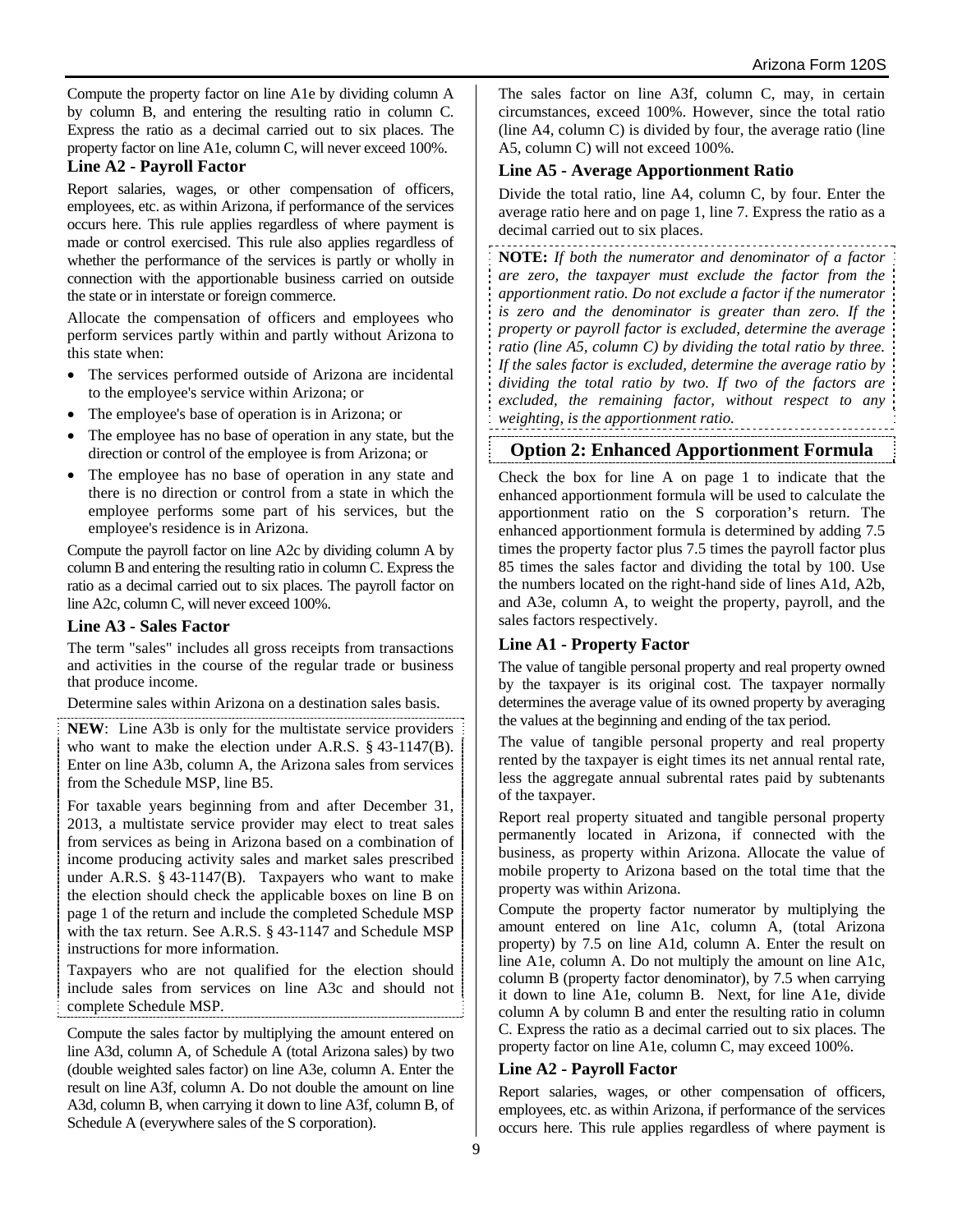made or control exercised. This rule also applies regardless of whether the performance of the services is partly or wholly in connection with the apportionable business carried on outside the state or in interstate or foreign commerce.

Allocate the compensation of officers and employees who perform services partly within and partly without Arizona to this state when:

- The services performed outside of Arizona are incidental to the employee's service within Arizona; or
- The employee's base of operation is in Arizona; or
- The employee has no base of operation in any state, but the direction or control of the employee is from Arizona; or
- The employee has no base of operation in any state and there is no direction or control from a state in which the employee performs some part of his services, but the employee's residence is in Arizona.

Compute the payroll factor numerator by multiplying the amount entered on line A2a, column A (total Arizona payroll) by 7.5 on line A2b, column A. Enter the result on line A2c, column A. Do not multiply the amount of line A2a, column B (payroll factor denominator), by 7.5 when carrying it down to line A2c, column B. Next, for line A2c, divide column A by column B and enter the resulting ratio in column C. Express the ratio as a decimal carried out to six places. The property factor on line A2c, column C, may exceed 100%.

## **Line A3 - Sales Factor**

The term "sales" includes all gross receipts from transactions and activities in the course of the regular trade or business that produce income.

Determine sales within Arizona on a destination sales basis.

**NEW**: Line A3b is only for the multistate service providers who want to make the election under A.R.S. § 43-1147(B). Enter on line A3b, column A, the Arizona sales from services from the Schedule MSP, line B5.

For taxable years beginning from and after December 31, 2013, a multistate service provider may elect to treat sales from services as being in Arizona based on a combination of income producing activity sales and market sales prescribed under A.R.S. § 43-1147(B). Taxpayers who want to make the election should check the applicable boxes on line B on page 1 of the return and include the completed Schedule MSP with the tax return. See A.R.S. § 43-1147 and Schedule MSP instructions for more information.

Taxpayers who are not qualified for the election should include sales from services on line A3c and should not complete Schedule MSP.

Compute the sales factor by multiplying the amount entered on line A3d, column A, of Schedule A (the total Arizona sales) by 85 on line A3e, column A. Enter the result on line A3f, column A. Do not multiply the amount on line A3d, column B, by 85 when carrying the number down to line A3f, column B, of Schedule A (the everywhere sales of the S corporation).

The sales factor on line A3f, column C, may, in certain circumstances, exceed 100%. However, since the total ratio (line A4, column C) is divided by 100, the average ratio (line A5, column C) will not exceed 100%.

## **Line A5 - Average Apportionment Ratio**

Divide the total ratio, line A4, column C, by 100. Enter the average ratio here and on page 1, line 7. Express the ratio as a decimal carried out to six places.

**NOTE:** *If both the numerator and denominator of a factor are zero, the taxpayer must exclude the factor from the apportionment ratio. Do not exclude a factor if the numerator is zero and the denominator is greater than zero. If the property or payroll factor is excluded, determine the average ratio (line A5, column C) by dividing the total ratio by 92.5. If the sales factor is excluded, determine the average ratio by dividing the total ratio by 15. If two of the factors are excluded, the remaining factor, without respect to any weighting, is the apportionment ratio.*

## **Schedule B - Other Information**

Answer all questions (B1 through B6) as accurately and completely as possible.

**Question B3:** List the name, title and telephone number of the individual who Arizona Department of Revenue employees may contact to schedule an audit of this return. Confidential information may be disclosed to a principal officer, any person designated by a principal officer, any person designated in a resolution by the corporate board of directors or other similar governing body, or to an individual designated as an authorized representative in a valid power of attorney. A principal corporate officer of a parent corporation may execute a written authorization for a controlled subsidiary. If this individual is not a principal officer, or is not designated as an authorized representative in a valid power of attorney, the taxpayer understands and agrees that confidential information may be disclosed to this individual.

## **ADMINISTRATIVE RELIEF REQUESTS**

A.R.S. § 43-1148 provides administrative relief if the allocation and apportionment provisions of UDITPA do not fairly represent the extent of the taxpayer's business activity in Arizona. The taxpayer may petition for an alternative method of computing its income attributable to Arizona, or the department may require an alternative method.

A departure from the allocation and apportionment provisions is allowed only in limited cases. Taxpayers seeking such relief should submit a letter to the Corporate Income Tax Audit Section 60 days prior to the filing of the return setting forth the relief that is requested and the justification for the relief.

## **Certification**

One or more of the following officers (president, treasurer, or any other principal officer) must sign the return.

**Paid preparers:** Sign and date the return. Complete the firm name and address lines (the paid preparer's name and address, if self-employed). Enter the paid preparer's TIN, which is the firm's EIN or the individual paid preparer's social security number.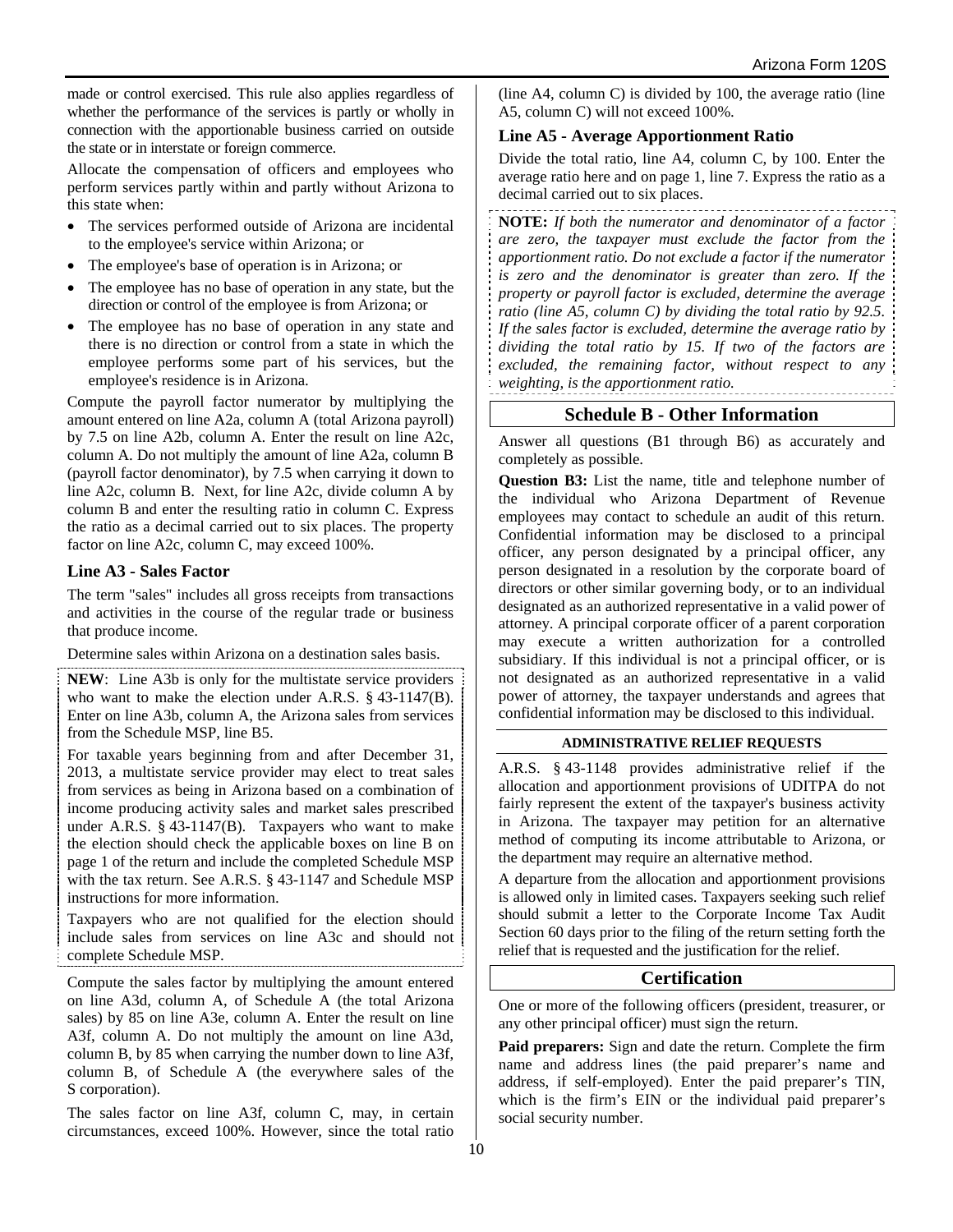## **Schedule K-1 - S Corporation Instructions**

Use this schedule for resident or part-year resident individual shareholders, resident estate shareholders, and resident trust shareholders.

Arizona Form 120S, Schedule K-1, is only required if the S corporation has capital gain (loss). If the S corporation does not have any capital gain (loss) for the taxable year, the filing of Arizona Form 120S, Schedule K-1, is not necessary.

Type or print the required information in the name, address, and information boxes on the top of the Arizona Form 120S, Schedule K-1. Indicate whether the S corporation's taxable year is a calendar year or a fiscal year; if a fiscal year, indicate the period covered by the taxable year on the schedule. Indicate whether this is an original or an amended schedule.

## **Part I: Net Capital Gain from Investment in a Qualified Small Business – Information Schedule**

For taxable years beginning from and after December 31, 2013, Arizona allows a subtraction from Arizona gross income for any net capital gain derived from investment in a qualified small business and included in the individual taxpayer's federal adjusted gross income or the federal taxable income of the estate and trust. Although the subtraction is only available to individuals, estates and trusts, an S corporation shareholder that is a pass-through entity (estate or trust) will need this information to calculate its subtraction or complete the Arizona Form 141AZ, Schedule K-1 or Schedule K-1(NR), for each beneficiary.

If the shareholder's federal Schedule K-1 (Form 1120-S) includes any net capital gain (loss) from investment in a qualified small business, the S corporation should complete Part I, line 1 and Part II, line 3. If Part II, line 3, is zero, put zero on line 3.

If the shareholder's federal Schedule K-1 (Form 1120-S) does not include any net capital gain (loss) from investment in a qualified small business, the S corporation is not required to complete Part I and Part II, line 3.

## **Part II: Net Long-Term Capital Gain Subtraction – Information Schedule**

Arizona allows a subtraction from Arizona gross income for a percentage of any net long-term capital gain from assets acquired **after** December 31, 2011 that is included in the individual taxpayer's federal adjusted gross income or the federal taxable income of the estate or trust. Although the subtraction is only available to individuals, estates and trusts, a shareholder that is a pass-through entity (estate or trust) will need this information to calculate the subtraction for the estate or trust or complete the Arizona Form 141AZ, Schedule K-1 or Schedule K-1(NR), for each beneficiary.

For the resident and part-year resident individual shareholder, Form 120S, Schedule K-1, provides information so the shareholder can calculate its subtraction for net long-term capital gain for assets acquired after December 31, 2011.

For the resident estate shareholder or resident trust shareholder, Form 120S, Schedule K-1, provides information to the shareholder so the shareholder can (1) calculate its subtraction for net long-term capital gain for assets acquired after December 31, 2011; and/or (2) provide information to each beneficiary so each beneficiary can calculate its subtraction for net long-term

Complete Part II, line 2 and line 3 (if applicable) of Form 120S, Schedule K-1, as instructed on the form. If the shareholder's federal Schedule K-1 (Form 1120-S) does not include any capital gain (loss), the S corporation is not required to complete Part II.

A worksheet is provided at the end of these instructions that may assist the S corporation in determining the amounts to include in Part II, line 2 for each shareholder's Form 120S, Schedule K-1.

## **Schedule K-1(NR) - S Corporation Instructions**

Use this schedule for nonresident individual shareholders, nonresident estate shareholders, nonresident trust shareholders and exempt organization shareholders.

Type or print the required information in the name, address, and information boxes on the top of the Arizona Form 120S, Schedule K-1(NR). Indicate whether the S corporation's taxable year is a calendar year or a fiscal year; if a fiscal year, indicate the period covered by the taxable year on the schedule. Indicate whether this is an original or an amended schedule.

## **Part I: Share of Income and Deductions**

## **Column (a) - Distributive Share Amount**

**Wholly Arizona S corporations** - in column (a), enter the distributive share amount for each line item from the federal Form 1120-S, Schedule K-1.

**Multistate S corporations -** in column (a), enter the nonresident shareholder's distributive share of the multistate S corporation's income (loss) that is subject to apportionment from the federal Form 1120-S, Schedule K-1.

## **Column (b) - Arizona Apportionment Ratio**

**Wholly Arizona S corporations -** enter 100%.

**Multistate S corporations** - enter the average ratio amount from Form 120S, Schedule A, line A5, column C, or Schedule ACA, line 3. (Refer to Schedule A or Schedule ACA instructions.)

## **Column (c) - Arizona Source Income**

**Wholly Arizona S corporations** - multiply column (a) by column (b). Enter the result in column (c).

**Multistate S corporations -** include a schedule that details (for each line item) the following computation:

- Step 1 The shareholder's distributive share of the S corporation's income subject to apportionment multiplied by the average ratio in column (b).
- Step 2 The shareholder's distributive share of the S corporation's income (loss) which is specifically allocable to Arizona.
- Step 3 The total of the amounts computed in steps 1 and 2 that is to be entered in column (c).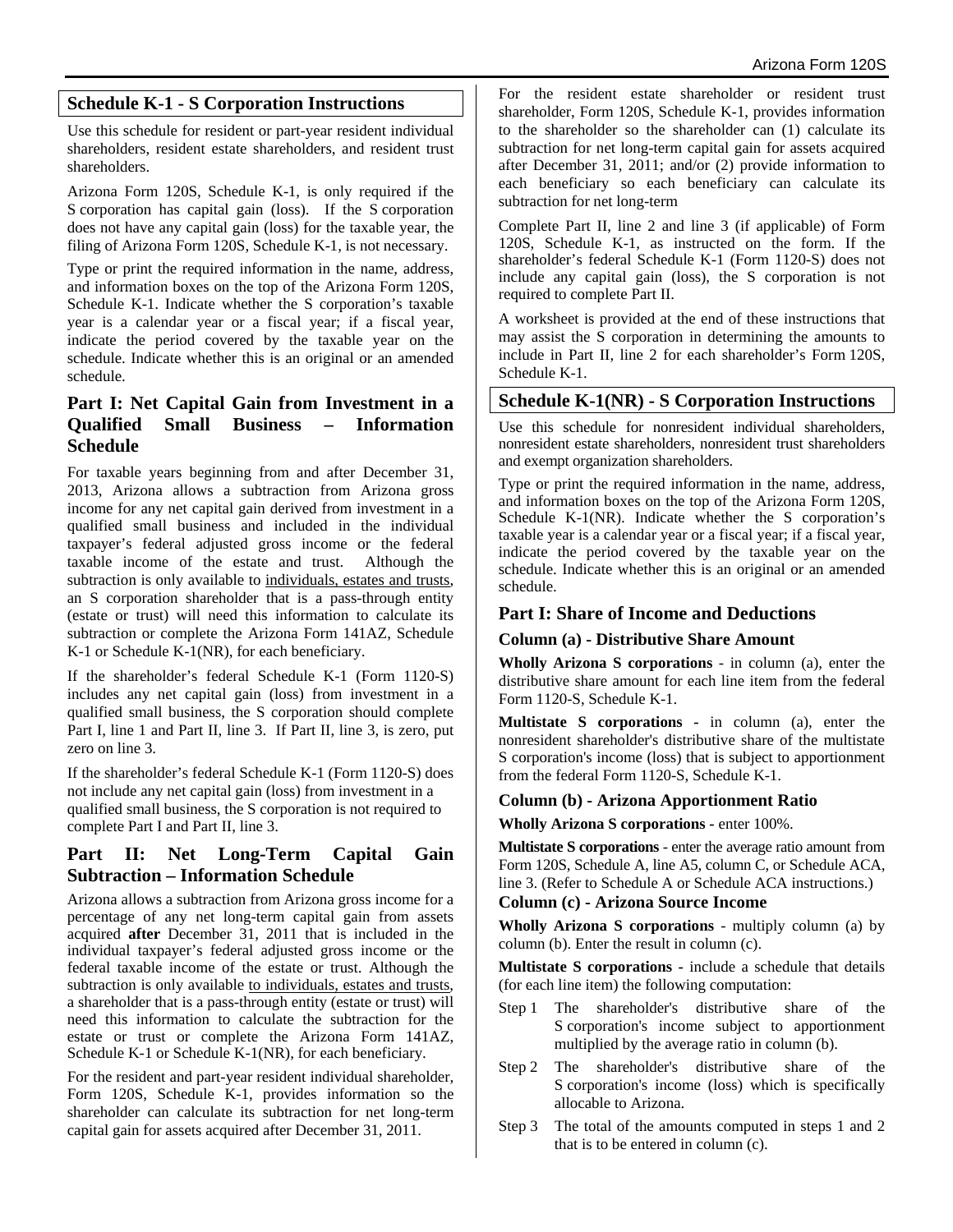**NOTE:** *Do not include the amount of any nonbusiness income allocable to another state in the total entered in column (c).*

**All S corporations** - Column (c) is the shareholder's Arizona source income from the S corporation. Shareholders should refer to the instructions for Form 120S, Schedule K-1(NR), for information on completing their Arizona tax returns.

## **Part II: Net Capital Gain from Investment in a Qualified Small Business – Information Schedule**

For taxable years beginning from and after December 31, 2013, Arizona allows a subtraction from Arizona gross income for any net capital gain derived from investment in a qualified small business and included in the individual taxpayer's federal adjusted gross income or the federal taxable income of the estate and trust. Although the subtraction is only available to individuals, estates and trusts, an S corporation shareholder that is a pass-through entity (estate or trust) will need this information to calculate its subtraction or complete the Arizona Form 141AZ, Schedule K-1 or Schedule K-1(NR), for each beneficiary.

If the shareholder's federal Schedule K-1 (Form 1120-S) includes any net capital gain (loss) from investment in a qualified small business, the S corporation should complete Part II, line 16, and Part III, line 18. If Part III, line 18, is zero, put zero on line 18.

If the shareholder's federal Schedule K-1 (Form 1120-S) does not include any net capital gain (loss) from investment in a qualified small business, the S corporation is not required to complete Part II or Part III, line 18.

## **Part III: Net Long-Term Capital Gain Subtraction – Information Schedule**

For the nonresident individual shareholder, Part III provides information so the shareholder can calculate its subtraction for net long-term capital gain for assets acquired after December 31, 2011.

For the nonresident estate shareholder or nonresident trust shareholder, Part III provides information so the shareholder can (1) calculate its subtraction for net long-term capital gain for assets acquired after December 31, 2011; and/or (2) provide information to each beneficiary so each beneficiary can calculate its subtraction for net long-term capital gain for assets acquired after December 31, 2011.

The subtraction is only available to individuals, estates, and trusts.

A worksheet is provided at the end of these instructions that may assist the S corporation in determining the amounts to include on Part III, line 17, of each nonresident shareholder's Arizona Form 120S, Schedule K-1(NR).

## **Shareholder Reporting Requirements for 2014**

## **Exempt Organization Shareholders**

Exempt organization shareholders must file Form 99T, *Arizona Exempt Organization Business Income Tax Return*, to report the income (loss) from the S corporation. This income (loss) is included in the organization's unrelated business taxable income from the federal Form 990-T.

### **Resident or Part-Year Resident Individual Shareholders**

Resident or part-year individual shareholders are taxable on their entire distributive share of income from the S corporation. The distributive share of income reported on the federal return will flow through to Form 140, *Resident Personal Income Tax Return*  or Form 140PY, *Part-Year Resident Personal Income Tax*.

## **Nonresident Individual Shareholders**

Nonresident individual shareholders of S corporations operating in Arizona are subject to Arizona income tax on their distributive share of the income (loss) earned by the S corporation in Arizona. Refer to Arizona Form 120S, Schedule K-1(NR). Nonresident shareholders must file Arizona Form 140NR, *Nonresident Personal Income Tax Return*, to report this income (loss).

**Composite return:** The Arizona Department of Revenue will accept a composite return filed by the S corporation on Arizona Form 140NR for nonresident individual shareholders so long as the return includes ten or more participating members.

Refer to Arizona Individual Income Tax Ruling ITR 13-2 for more information regarding filing a composite return on Arizona Form 140NR.

## **Estate and Trust Shareholders**

Shareholders that are estates or trusts are taxable on their entire distributive share of income from the S corporation. Resident trust or estate distributive share income will flow through to Arizona Form 141AZ, *Arizona Fiduciary Income Tax Return*. Nonresident estate or trust distributive share income should be reported on Schedule A of Arizona Form 141AZ, *Arizona Fiduciary Income Tax Return*.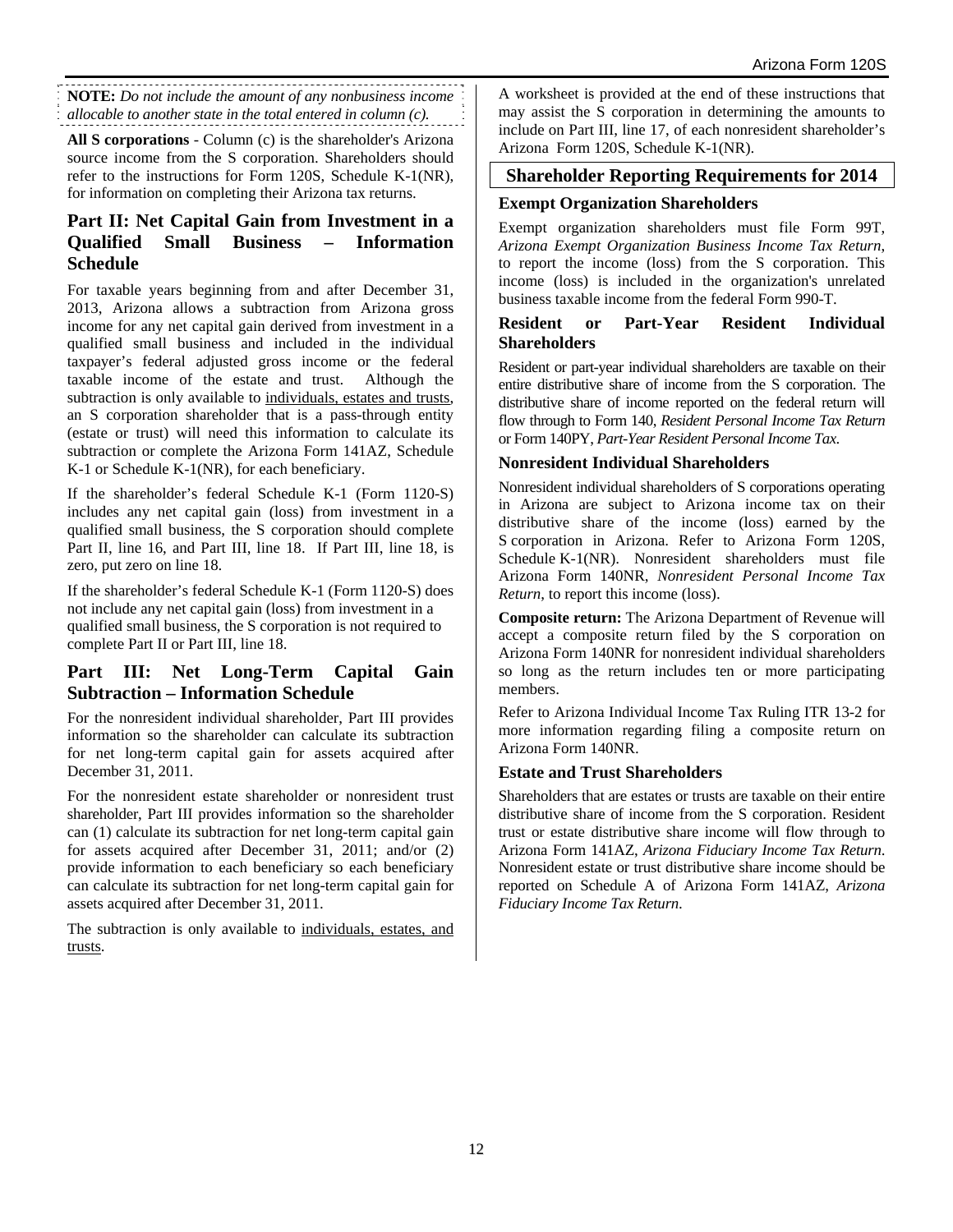# **Worksheet for Net Long-Term Capital Gain Subtraction for Assets Acquired After December 31, 2011**

| Original return | □ Amended return |
|-----------------|------------------|
|                 |                  |

| 1              | Net long-term capital gain (loss) as reported on<br>federal Schedule D (or other form/schedule) and<br>included in the distributive share amount.<br>Enter the total net long-term capital gain (loss) from<br>the following forms in each applicable column. See<br>instructions on the following page.<br>Long-term capital gain (loss) reported on<br>federal Schedule D from Form(s) 8949. | 1              | (a)<br>Net long-term<br>capital gain<br>$(\text{loss})$ | (b)<br>Net long-term capital<br>gain (loss) included in<br>column (a) from assets<br>acquired before<br>January 1, 2012 | (c)<br>Net long-term capital<br>gain (loss) included<br>in column (a) from<br>assets acquired after<br>December 31, 2011 |
|----------------|------------------------------------------------------------------------------------------------------------------------------------------------------------------------------------------------------------------------------------------------------------------------------------------------------------------------------------------------------------------------------------------------|----------------|---------------------------------------------------------|-------------------------------------------------------------------------------------------------------------------------|--------------------------------------------------------------------------------------------------------------------------|
|                | Combine the amounts and enter the total.                                                                                                                                                                                                                                                                                                                                                       |                |                                                         |                                                                                                                         |                                                                                                                          |
| $\overline{2}$ |                                                                                                                                                                                                                                                                                                                                                                                                | $\overline{2}$ |                                                         |                                                                                                                         |                                                                                                                          |
|                | Form(s) 6252 <i>Installment Sale Income</i>                                                                                                                                                                                                                                                                                                                                                    |                |                                                         |                                                                                                                         |                                                                                                                          |
| 3              |                                                                                                                                                                                                                                                                                                                                                                                                | 3              |                                                         |                                                                                                                         |                                                                                                                          |
|                | Form(s) 8824 Like-Kind Exchanges                                                                                                                                                                                                                                                                                                                                                               |                |                                                         |                                                                                                                         |                                                                                                                          |
| $\overline{4}$ | Pass-through from Estate, Partnership, and/or                                                                                                                                                                                                                                                                                                                                                  | $\overline{4}$ |                                                         |                                                                                                                         |                                                                                                                          |
|                | Trust – from Arizona Form 141AZ or                                                                                                                                                                                                                                                                                                                                                             |                |                                                         |                                                                                                                         |                                                                                                                          |
|                | Arizona Form 165, Schedule K-1 or<br>Schedule K-1(NR).                                                                                                                                                                                                                                                                                                                                         |                |                                                         |                                                                                                                         |                                                                                                                          |
| 5              | Any other long-term capital gain (loss)                                                                                                                                                                                                                                                                                                                                                        | 5              |                                                         |                                                                                                                         |                                                                                                                          |
| 6              | Subtotal: add lines 1 through 5 in each<br>column, and enter the total.                                                                                                                                                                                                                                                                                                                        | 6              |                                                         |                                                                                                                         |                                                                                                                          |
| $\tau$         | Available long-term capital loss carryover.<br>Enter the amount, if any, in each column.                                                                                                                                                                                                                                                                                                       | $\tau$         |                                                         |                                                                                                                         |                                                                                                                          |
| 8              | Net long-term capital gain (loss).                                                                                                                                                                                                                                                                                                                                                             | 8              |                                                         |                                                                                                                         |                                                                                                                          |
|                | Subtract line 7 from line 6 and enter the                                                                                                                                                                                                                                                                                                                                                      |                |                                                         |                                                                                                                         |                                                                                                                          |
|                | difference in each column.                                                                                                                                                                                                                                                                                                                                                                     |                |                                                         |                                                                                                                         |                                                                                                                          |
|                | For each shareholder, enter the distributive                                                                                                                                                                                                                                                                                                                                                   |                |                                                         |                                                                                                                         |                                                                                                                          |
|                | share of the amounts from line 8 on<br>Arizona Form 120S, Schedule K-1 or                                                                                                                                                                                                                                                                                                                      |                |                                                         |                                                                                                                         |                                                                                                                          |
|                | Schedule K-1(NR).                                                                                                                                                                                                                                                                                                                                                                              |                |                                                         |                                                                                                                         |                                                                                                                          |

Please see the instructions on the following page.